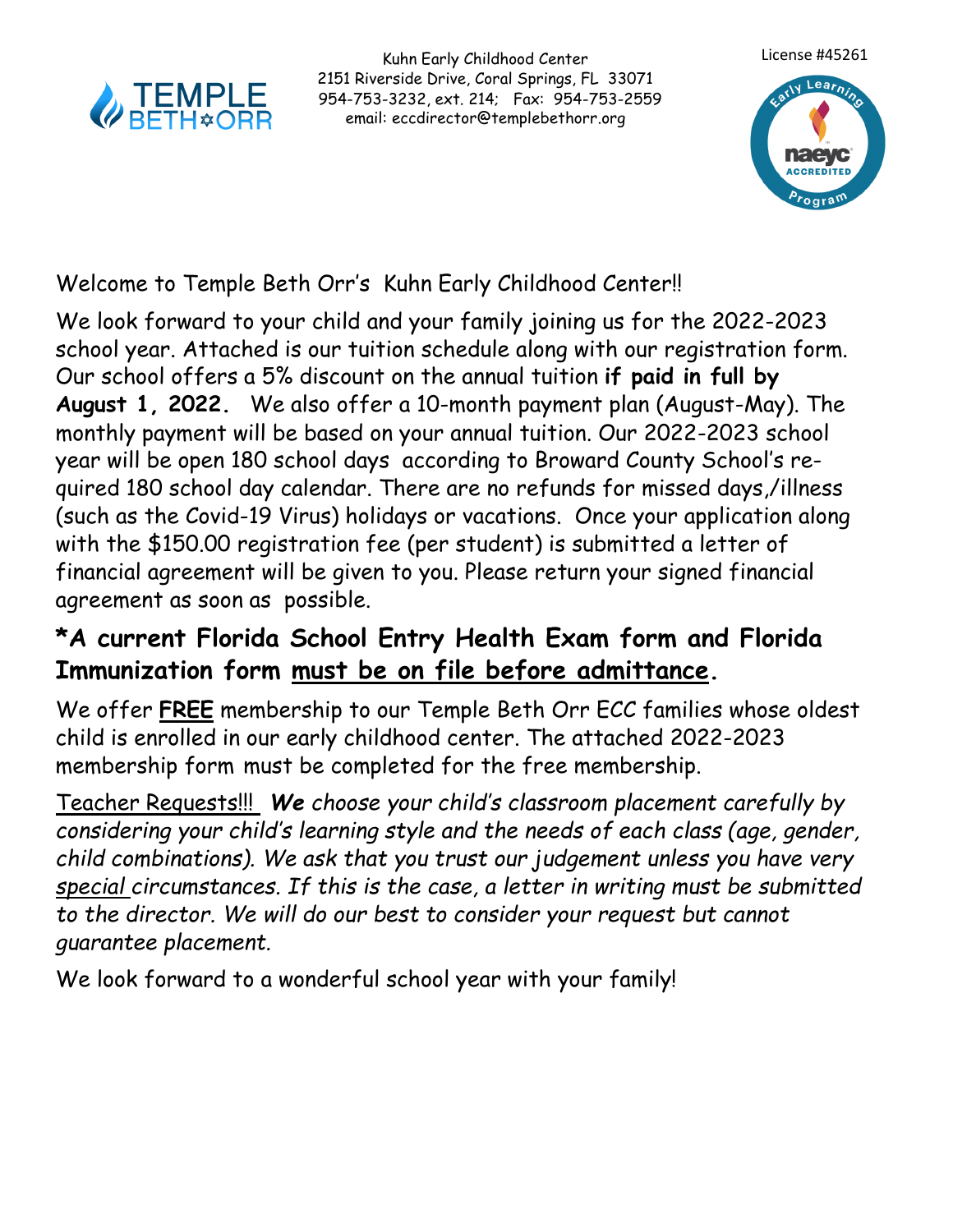

Kuhn Early Childhood Center 2151 Riverside Drive, Coral Springs, FL 33071 954-753-3232, ext. 214; Fax: 954-753-2559 email: eccdirector@templebethorr.org





|                                     |             | <b>2022-2023 TUITION</b> |                                                                             |
|-------------------------------------|-------------|--------------------------|-----------------------------------------------------------------------------|
|                                     | 5 Days      | 3 Days                   |                                                                             |
| $9:00$ am-1:00pm                    | \$8,283.00  | \$6,883.00               | FREE                                                                        |
| 9:00am-3:00pm                       | \$9,368.00  | \$7,796.00               | Temple Beth Orr                                                             |
| <b>Full Time</b><br>$(7:00 - 5:30)$ | \$11,423.00 | \$9,615.00               | Membership<br>For families whose oldest                                     |
| $9:00$ am-1:30pm<br><b>VPK</b>      | \$5,241.00  | X                        | child attends the ECC.<br>*Temple form must be<br>completed for membership. |
| 9:00am-3:00pm<br><b>VPK</b>         | \$6,326.00  | X                        |                                                                             |
| <b>Full Time</b><br>VPK (7:00-5:30) | \$8,554.00  | X                        |                                                                             |

## **Registration: \$150.00 (Due at sign up, non-refundable) Security \$300.00 (Due August 1, 2022) PTO Dues: \$54.00 (Due August 1, 2022)**

**\*3% convenience fee will be added for each credit card transaction.**

- *10% sibling discount off tuition*
- *Children may arrive at their classroom five minutes before scheduled time.*
- *Children must be picked up at their scheduled time. A CASH ONLY late fee payment will be assessed as follows: \$1.00/per minute after scheduled pick-up time; after closing at 5:30 p.m.\$10.00 for the first five minutes then \$1.00 added for each additional minute—CASH FEES TO BE PAID ON DAY OF LATE PICKUP.*
- *Extra hour in addition to child's schedule - \$12.00/hour when space is available.*
- *Change in schedule fee- \$25.00; Temporary withdraw/re-registration fee \$150.00.*
- There are no tuition refunds for missed days/illness (such as the Covid-19 Virus); holidays or vacations.
- *Temple Beth Orr membership is INCLUDED for families whose oldest child is attending the ECC.*
- *VPK rate requires voucher. Register at https://familyservices.floridaearlylearning.com/Account/Login*